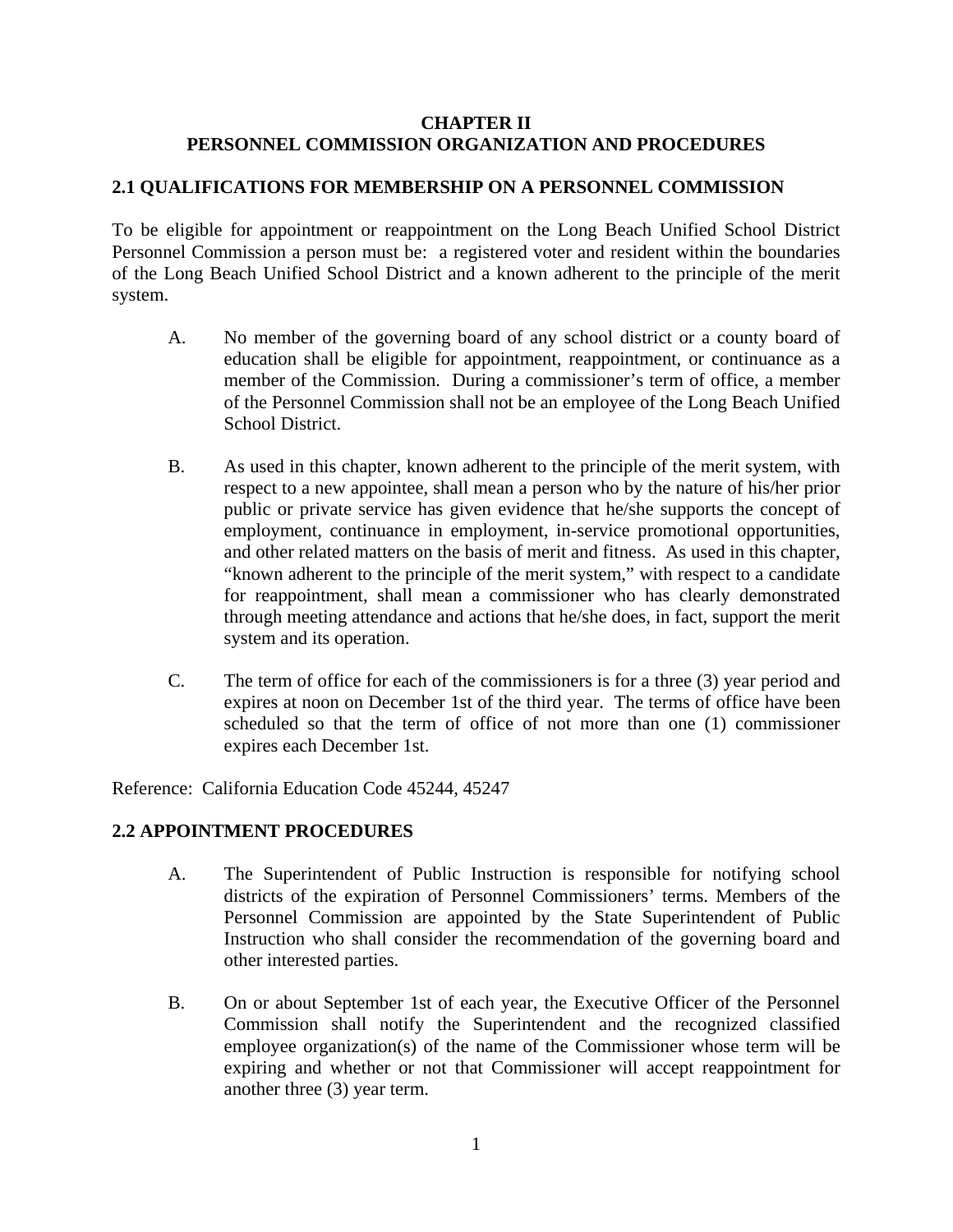- C. If a vacancy occurs during the term of a member of the Personnel Commission, The Superintendent of Public Instruction may appoint a new member after providing a notice no later than 30 days before making the appointment.
- D. A commissioner whose term has expired may continue to discharge the duties of the office until a successor is appointed, but for no more than 90 calendar days.

Reference: California Education Code Section 45259

# **2.3 COMPENSATION OF MEMBERS OF PERSONNEL COMMISSION**

The governing board may authorize payment to members of the Commission an amount not to exceed fifty dollars (\$50) per meeting and not to exceed two hundred fifty dollars (\$250) per month.

The members of the Personnel Commission may also elect to participate in the District's health insurance and benefits plans at the same rate and contribution level as classified employees.

Reference: California Education Code 45250

# **2.4 OFFICE ACCOMMODATION OF PERSONNEL COMMISSION**

The governing board shall provide the Commission with suitable office accommodations.

Reference: California Education Code 45252

### **2.5 PERSONNEL COMMISSION BUDGET**

- A. The Commission shall prepare an annual budget for its own office which, upon the approval of the county superintendent of schools, shall be included by the governing board in the regular budget of the school district. The annual budget of the Commission may include amounts for the purpose of staff training.
- B. The budget shall be prepared for a public hearing by the Commission to be held not later than May 30 of each year, or at a date agreed upon between the governing board and the Personnel Commission to coincide with the process of adoption of the school district budget. The Commission shall forward a copy of its proposed budget to the governing board indicating the time, date, and place for the public hearing of the budget and shall invite board and district administration representatives to attend and present their views. The Commission shall fully consider the views of the governing board prior to adoption of its proposed budget. The Commission shall then forward its proposed budget to the county superintendent of schools for action.
- C. If the county superintendent of schools proposes to reject the budget as submitted by the Commission of a school district, he or she shall, within 30 days after the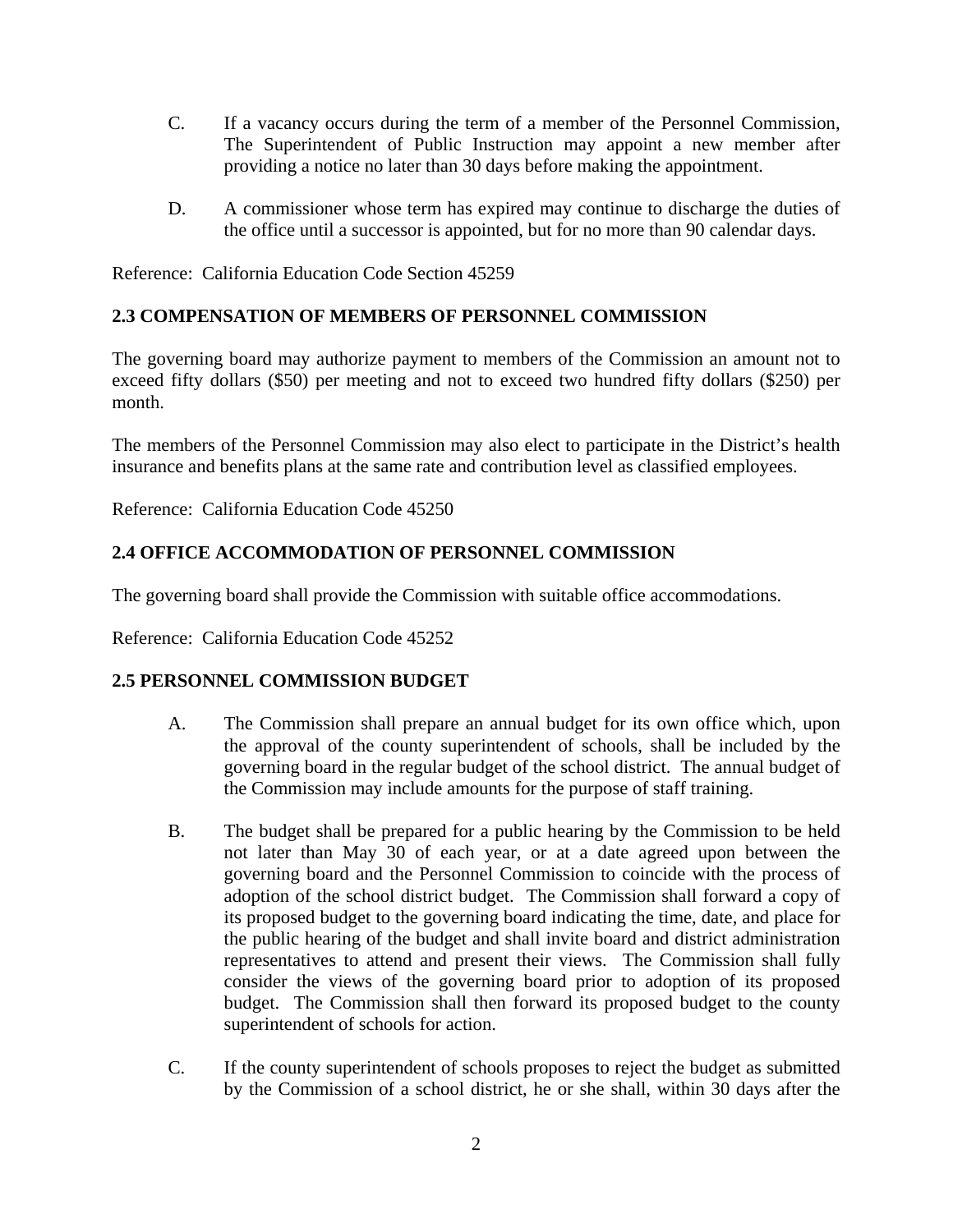Commission's submission of the budget, hold a public hearing on the proposed rejection within the affected district. He or she shall have informed both the Commission and the governing board of the date, time and place of the hearing. He or she may after the public hearing either reject, or, with the concurrence of the Commission, amend the proposed budget. In the absence of agreement between the Personnel Commission and the county superintendent, the budget of the preceding year shall determine the amount of the new budget, and the items of expenditure shall be determined by the Commission.

- D. If the county superintendent of schools proposes to reject the budget as submitted by the Personnel Commission of a county office of education, the county superintendent shall contract with the Office of Administrative Hearings of the State of California for an administrative law judge to conduct a public hearing on the proposed rejection. The administrative law judge shall render findings and any proposed amendments, if any, to the proposed budget. The Personnel Commission may accept or reject the findings and proposed amendments. If the Personnel Commission rejects the findings and proposed amendments, if any, of the administrative law judge, the budget of the preceding year shall determine the amount of the new budget, and the items of expenditure shall be determined by the Commission.
- E. The procedures of subdivision (d) apply if an individual serves as both the county superintendent of schools and the superintendent of a school district within the county.

Reference: California Education Code 45253, 45255

# **2.6 ELECTION OF OFFICERS**

 The Commission shall elect one of its members as chairperson and another as vice-chairperson at the first meeting of each May.

### **2.7 PERSONNEL COMMISSION MEETINGS**

A. QUORUM AND MAJORITY

Two members shall constitute a quorum for any regular or special meeting of the Commission, and the affirmative vote of two members shall be required to make any motion of the Commission effective.

B. REGULAR AND SPECIAL MEETINGS

Regular meetings shall be open and public and be held at such times and places as may be ordered by the Commission, in accordance with this Act or with Government Code Sections 54953 to 54956, inclusive.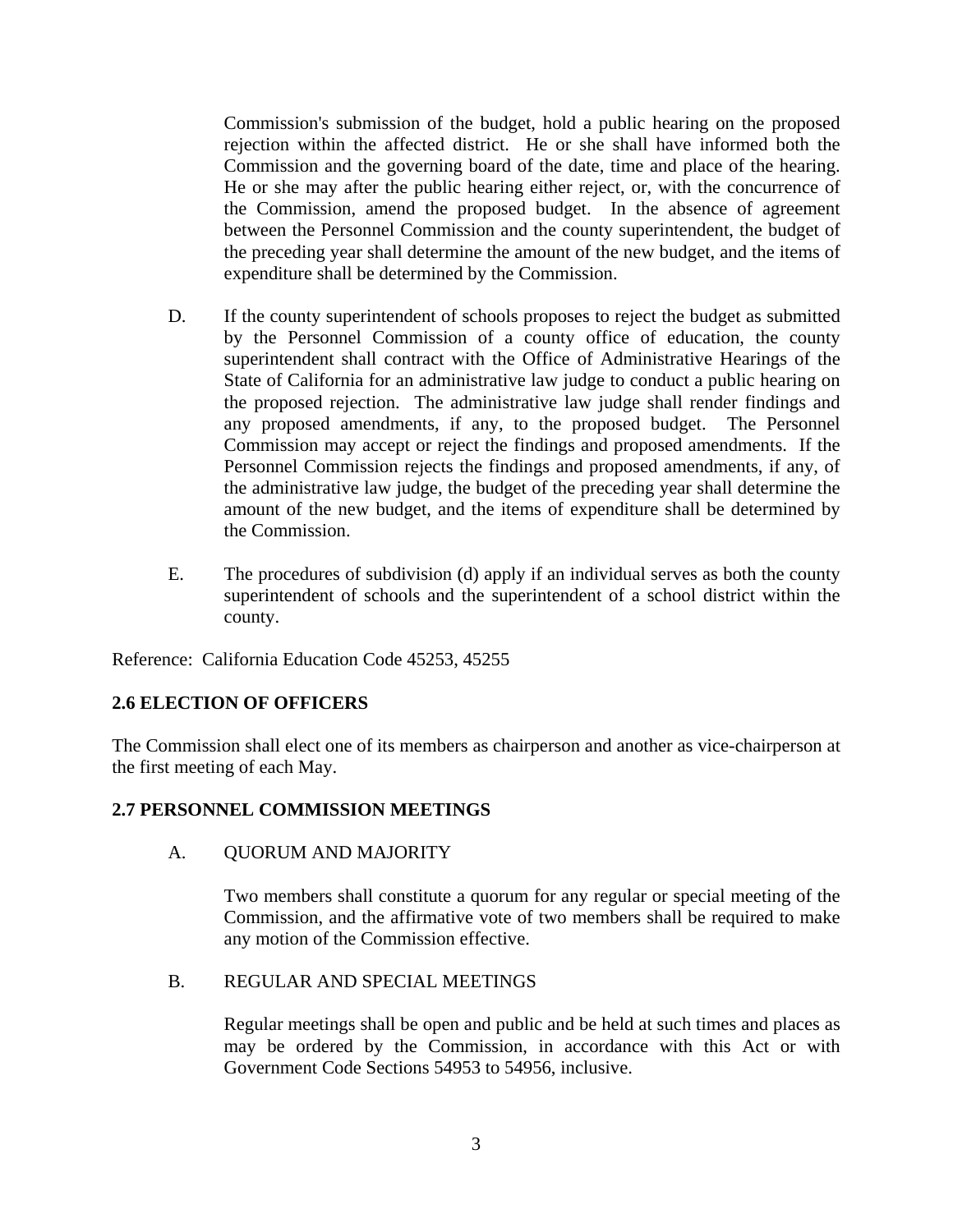- 1. When the regular meeting date falls on a holiday, the Commission shall meet on the next succeeding business day, unless at a prior regular meeting it designates some other day for its meeting.
- 2. Adjourned regular meetings may be held when the time and place are specified in the order of adjournment of any regular or adjourned meeting. When so adjourned, the adjourned meeting is a regular meeting for all purposes.

#### C. SPECIAL MEETINGS

Special meetings may be ordered in accordance with the provisions of Government Code Section 54956.

#### D. CLOSED SESSIONS

Closed sessions may be held in accordance with the provisions of Government Code Section 54957.

### E. PERSONNEL COMMISSION SECRETARY

The Executive Officer shall serve as the Secretary of the Personnel Commission and shall record in the minutes the time and place of each meeting, the names of the commissioners present, all official acts of the Commission, and the votes of the commissioners when so requested. The minutes shall be written and presented for correction and approval at the next regular meeting. The minutes or a true copy thereof shall be open to public inspection.

### F. COMMUNICATIONS AND REQUESTS

Communications and requests shall, insofar as practicable, be in writing. Communications and request shall be acknowledged and replied to noting official Commission action when appropriate. Individuals or groups who wish to present proposals for action by the Commission shall be encouraged to present them to the Executive Officer at least two weeks prior to the Commission meeting for placement on the agenda. The Commission will not take up proposals except at open meetings, although the Commission may designate one of its members to investigate a specific project.

### **2.8 RULES, STANDARDS AND AUTHORITY OF COMMISSION**

A. The Commission shall prescribe, amend, and interpret, subject to this article, such rules as may be necessary to insure the efficiency of the service and the selection and retention of employees upon a basis of merit and fitness. The rules shall not apply to bargaining unit members if the subject matter is within the scope of representation, as defined in Section 3543.2 of the Government Code, and is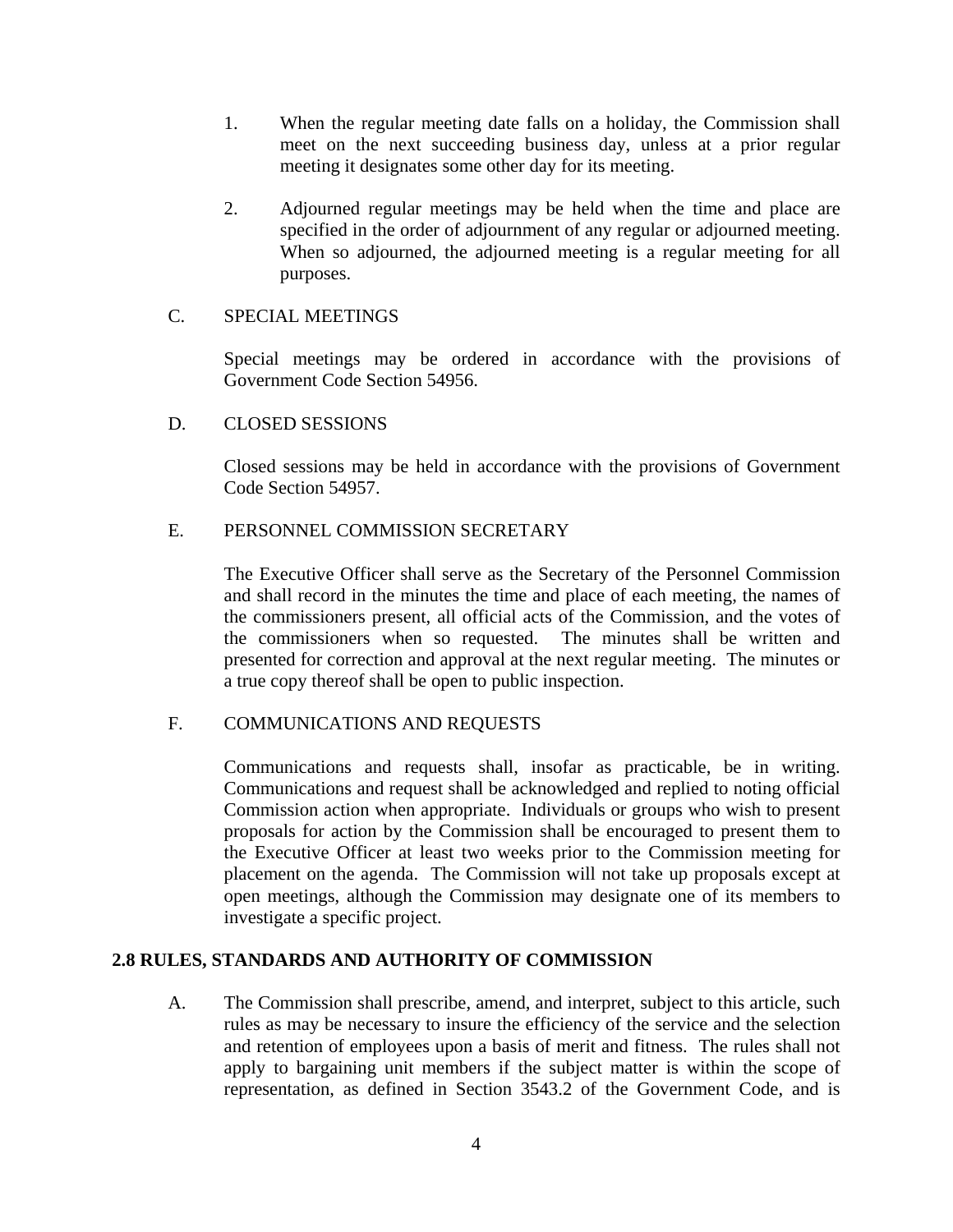included in a negotiated agreement between the governing board and that unit. The rules shall be binding upon the governing board, but shall not restrict the authority of the governing board provided pursuant to other sections of this code.

B. No rule or amendment which would affect classified employees who are represented by a certified or recognized exclusive bargaining representative shall be adopted by the Commission until the exclusive bargaining representative and the public school employer of the classified employees who would be affected have been given reasonable notice of the proposal.

Reference: California Education Code 45260

# **2.9 SUBJECTS OF RULES**

- A. The rules shall provide for the procedures to be followed by the governing board as they pertain to the classified service regarding applications, examinations, eligibility, appointments, promotions, demotions, transfers, dismissals, resignations, layoffs, reemployment, vacations, leaves of absence, compensation within classification, job analyses and specifications, performance evaluations, public advertisement of examinations, rejection of unfit applicants without competition, and any other matters necessary to carry out the provisions and purposes of this article.
- B. With respect to those matters set forth in subdivision (a) which are a subject of negotiation under the provisions of Section 3543.2 of the Government Code, such rules as apply to each bargaining unit shall be in accordance with the negotiated agreement, if any, between the exclusive representative for that unit and the public school employer.

Reference: California Education Code 45261

# **2.10 PRINTING AND DISTRIBUTION OF RULES**

- A. The rules of the Commission and copies of this article (commencing with Section 45240) shall be printed and made available to each school, office, and permanent worksite where employees report and shall be distributed to school libraries for loan to employees.
- B. Within one year of when a district adopts the merit system, the Commission shall adopt rules and regulations pursuant to Section 45260, shall give to each new regular employee a handbook which summarizes the basic rules and working conditions for classified employees and provides information regarding access to copies of the complete rules and merit system.

Reference: California Education Code 45262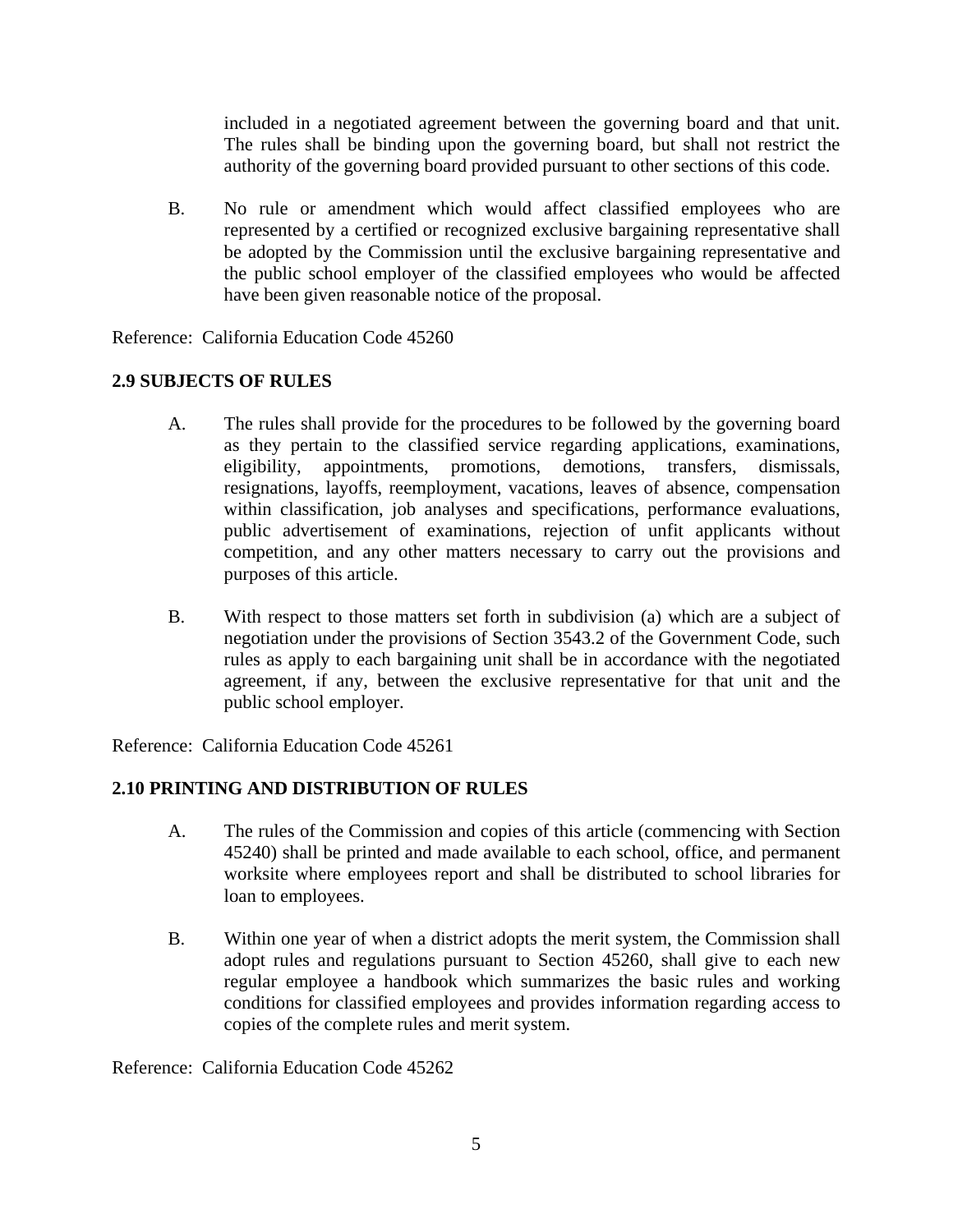### **2.11 ADOPTION, AMENDMENT AND SUSPENSION OF RULES**

- A. If any provision of these Rules, or the application thereof to any person or circumstance, is held invalid, the remainder of the Rules and application of such provision to other persons or circumstances, shall not be affected thereby.
- B. All proposals, from any source, to amend, delete, or add to these rules will be considered a "first reading" at the meeting in which they are first presented to the Commission. They will not, unless a critical emergency exists, be acted upon at that meeting. At the "first reading", the Commission will set a date for Commission action on the proposal and the personnel director shall refer the proposal to interested parties or organizations for comment and recommendation. Insofar as possible, interested parties shall submit their reactions in writing on or before the stipulated deadline date.
- C. The Commission shall enforce the provisions of the Act of these rules and hold such hearings and conduct such investigations as may be necessary to this end.
- D. No adoption, amendment or suspension of a rule or rules shall have retroactivity.

# **2.12 PERSONNEL COMMISSION EMPLOYEES**

 The Commission shall appoint a personnel director within 90 days after the adoption of a merit system from an eligibility list established from a competitive examination given under the auspices of the Commission. The Commission shall appoint all employees paid from funds budgeted for the support of the Commission and shall supervise the activities of those employees that are performed as part of the functions of the Commission. Such employees shall be appointed from eligibility lists established pursuant to the provisions of this article, be classified employees of the school district and be accorded all the rights, benefits, and burdens of any other classified employee serving in the regular service of the district, including representation by the appropriate exclusive representative, if any.

Reference: California Education Code 45264

# **2.13 DUTIES OF EXECUTIVE OFFICER**

- A. The Executive Officer shall be responsible to the Commission for carrying out all procedures in the administration of the classified personnel in conformity with this article and the rules of the Commission, and shall be free of prejudgment or bias in order to ensure the impartiality of the Commission. He or she shall also act as secretary of the Commission and shall prepare, or cause to be prepared, an annual report which shall be sent by the Commission to the governing board.
- B. The Executive Officer shall not advise or make recommendations to the Commission regarding any disciplinary action appealed to the Commission under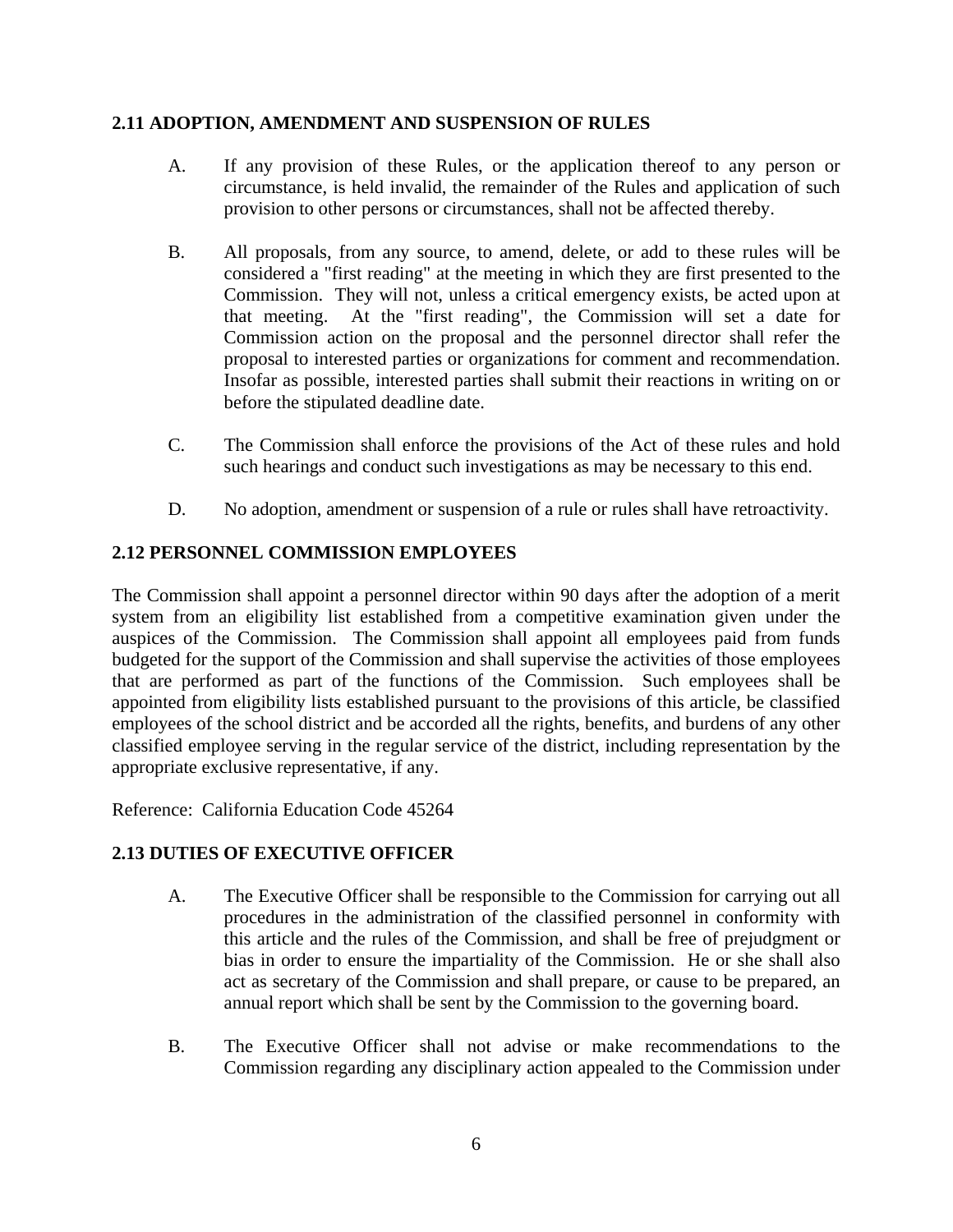Section 45305, if the personnel director is the party who brought the action against the employee.

Reference: California Education Code 45266

# **2.14 POWERS OF COMMISSION IN CONDUCTING HEARINGS AND INSPECTING RECORDS OF GOVERNING BOARD**

The Commission may conduct hearings, subpoena witnesses, require the production of records or information pertinent to investigation, and may administer oaths. It may, at will, inspect any records of the governing board that may be necessary to ensure compliance with the rules and regulations as prescribed by the Personnel Commission. Hearings may be held by the Commission on any subject to which its authority may extend as described in this article (commencing with Section 45240).

Reference: California Education Code 45311

# **2.15 HEARINGS OR INVESTIGATION BY HEARING OFFICER**

The Commission may authorize a hearing officer or other representative to conduct any hearing or investigation which the Commission itself is authorized by this article (commencing at Section 45240) to conduct. Any such authorized person conducting such hearing or investigation may administer oaths, subpoena and require the attendance of witnesses and the production of books or papers, and cause the depositions of witnesses to be taken in the manner prescribed by law for like depositions in civil cases in the superior court of this State. The Commission may instruct such authorized representative to present findings or recommendations. The Commission may accept, reject or amend any of the findings or recommendations of the said authorized representative. Any rejection or amendment of findings or recommendations shall be based either on a review of the transcript of the hearing or investigation or upon the results of such supplementary hearing or investigation as the Commission may order.

The Commission may employ by contract or as professional experts or otherwise any such hearing officers or other representatives and may adopt and amend such rules and procedures as may be necessary to effectuate this section.

Reference: California Education Code 45312

### **2.16 COUNSEL FOR THE COMMISSION**

The legal counsel of the governing board shall aid and represent the Commission in all legal matters. If the legal counsel does not respond to a written request by the Commission for aid or representation within 15 working days of receipt of the written request, the counsel is deemed to have refused to aid or represent the Commission in that matter.

The legal counsel shall refuse to represent the Commission in circumstances in which the counsel knows, or has reason to know, that at the time the request is made a conflict exists